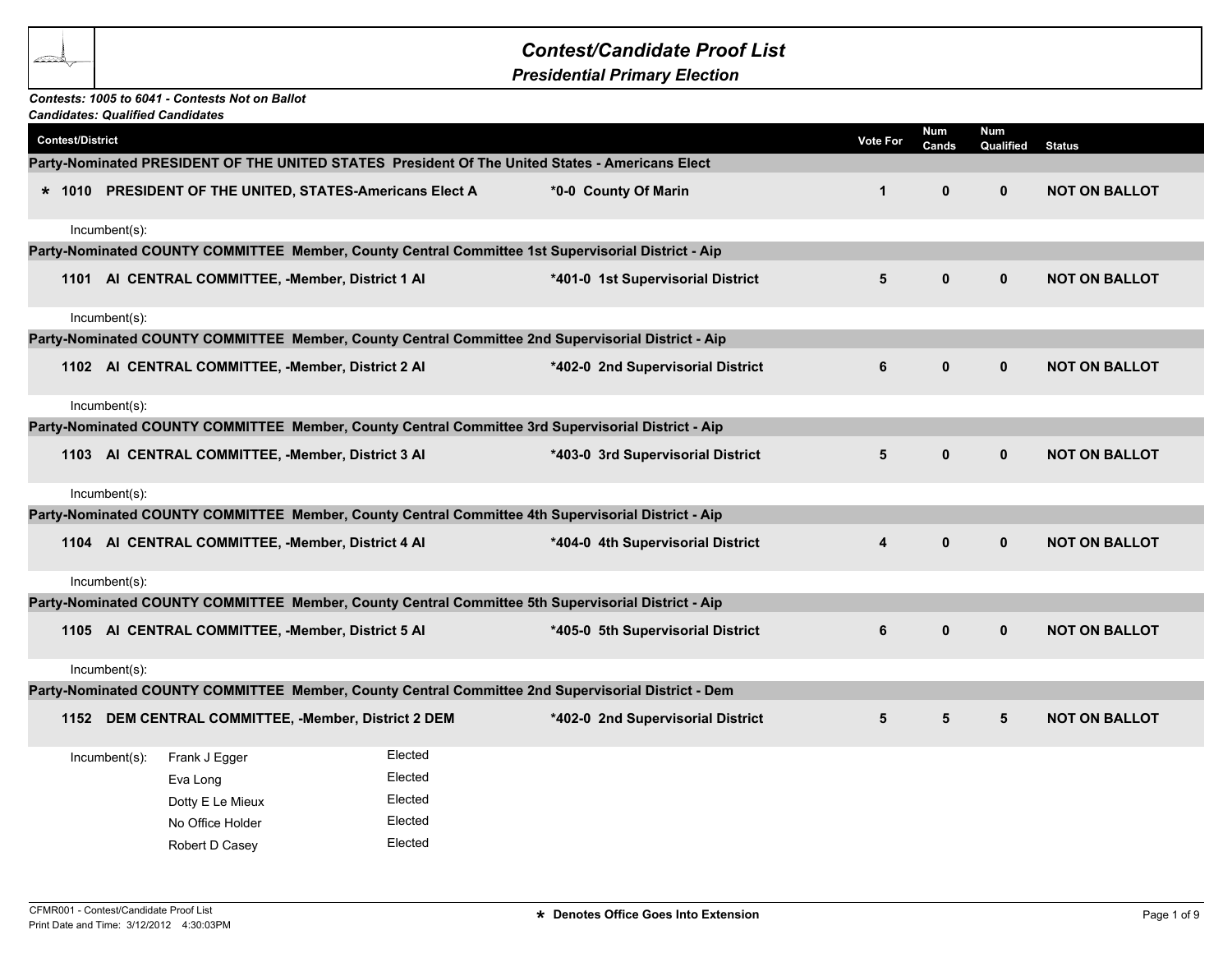|                         |                                                                                                    |                   |                                   |                    |        |                                  | Num   | <b>Num</b>               |                                         |  |
|-------------------------|----------------------------------------------------------------------------------------------------|-------------------|-----------------------------------|--------------------|--------|----------------------------------|-------|--------------------------|-----------------------------------------|--|
| <b>Contest/District</b> |                                                                                                    |                   |                                   |                    |        | <b>Vote For</b>                  | Cands | Qualified                | <b>Status</b>                           |  |
|                         | Party-Nominated COUNTY COMMITTEE Member, County Central Committee 2nd Supervisorial District - Dem |                   |                                   |                    |        |                                  |       |                          |                                         |  |
|                         | 1152 DEM CENTRAL COMMITTEE, -Member, District 2 DEM                                                |                   |                                   |                    |        | 5                                | 5     | 5                        | <b>NOT ON BALLOT</b>                    |  |
| Candidate(s):           | <b>FRANK EGGER</b>                                                                                 |                   |                                   |                    |        |                                  |       |                          | Qualified Date: 3/9/2012                |  |
|                         | Director, Nonprofit                                                                                |                   |                                   |                    |        |                                  |       |                          | User Codes:                             |  |
|                         |                                                                                                    |                   |                                   | Filing Fee:        | \$0.00 | Fees Paid: \$0.00                |       | \$0.00                   | Cand ID: 1                              |  |
|                         | <b>Requirements Status</b>                                                                         |                   |                                   |                    |        |                                  |       |                          |                                         |  |
|                         | Declaration of Candidacy Issued                                                                    |                   | Declaration of Candidacy Filed    | 03/09/2012         |        | Candidate Statement Filed        |       |                          |                                         |  |
|                         | <b>STEPHEN BURDO</b>                                                                               |                   |                                   |                    |        |                                  |       |                          | Qualified Date: 3/7/2012                |  |
|                         | Appointed Incumbent                                                                                |                   |                                   |                    |        |                                  |       |                          | User Codes:<br>Cand ID: 2               |  |
|                         |                                                                                                    |                   |                                   | <b>Filing Fee:</b> | \$0.00 | Fees Paid: \$0.00                |       | \$0.00                   |                                         |  |
|                         | Requirements Status --                                                                             |                   |                                   |                    |        |                                  |       |                          |                                         |  |
|                         | Declaration of Candidacy Issued                                                                    |                   | Declaration of Candidacy Filed    | 03/07/2012         |        | Candidate Statement Filed        |       |                          |                                         |  |
|                         | <b>DOTTY E. LE MIEUX</b>                                                                           |                   |                                   |                    |        |                                  |       |                          | Qualified Date: 3/9/2012                |  |
|                         | Incumbent                                                                                          |                   |                                   |                    |        |                                  |       |                          | User Codes:<br>Cand ID: 3               |  |
|                         |                                                                                                    |                   |                                   | Filing Fee:        | \$0.00 | Fees Paid: \$0.00                |       | \$0.00                   |                                         |  |
|                         | Requirements Status ---------------------                                                          | 03/09/2012        |                                   | 03/09/2012         |        |                                  |       |                          |                                         |  |
|                         | Declaration of Candidacy Issued                                                                    |                   | Declaration of Candidacy Filed    |                    |        | Candidate Statement Filed        |       |                          |                                         |  |
|                         | <b>EVA LONG</b>                                                                                    |                   |                                   |                    |        |                                  |       |                          | Qualified Date: 3/9/2012<br>User Codes: |  |
|                         | Incumbent                                                                                          |                   |                                   |                    |        |                                  |       |                          | Cand ID: 4                              |  |
|                         |                                                                                                    |                   |                                   | Filing Fee:        | \$0.00 | Fees Paid: \$0.00                |       | \$0.00                   |                                         |  |
|                         | Requirements Status -------<br>Declaration of Candidacy Issued                                     |                   | Declaration of Candidacy Filed    |                    |        | <b>Candidate Statement Filed</b> |       |                          |                                         |  |
|                         |                                                                                                    | 03/09/2012        |                                   |                    |        |                                  |       | Qualified Date: 3/9/2012 |                                         |  |
|                         | <b>ROBERT D. CASEY</b><br>Incumbent                                                                |                   |                                   |                    |        |                                  |       |                          |                                         |  |
|                         |                                                                                                    |                   |                                   |                    |        |                                  |       |                          | User Codes:<br>Cand ID: 5               |  |
|                         |                                                                                                    |                   |                                   | <b>Filing Fee:</b> | \$0.00 | Fees Paid: \$0.00                |       | \$0.00                   |                                         |  |
|                         | Declaration of Candidacy Issued                                                                    |                   | Declaration of Candidacy Filed    | 03/09/2012         |        | Candidate Statement Filed        |       |                          |                                         |  |
|                         | Party-Nominated COUNTY COMMITTEE Member, County Central Committee 3rd Supervisorial District - Dem |                   |                                   |                    |        |                                  |       |                          |                                         |  |
|                         |                                                                                                    |                   |                                   |                    |        |                                  |       |                          |                                         |  |
| 1153                    | DEM CENTRAL COMMITTEE, -Member, District 3 DEM                                                     |                   | *403-0 3rd Supervisorial District |                    |        | 5                                | 5     | 4                        | <b>NOT ON BALLOT</b>                    |  |
| Incumbent(s):           | Susan Claire Kirsch                                                                                | Appointed in Lieu |                                   |                    |        |                                  |       |                          |                                         |  |
|                         | Kerry Katzenbach Stoebner                                                                          | Appointed in Lieu |                                   |                    |        |                                  |       |                          |                                         |  |
|                         | Evelyn Katherine Woo                                                                               | Appointed in Lieu |                                   |                    |        |                                  |       |                          |                                         |  |
|                         | Diana M. Conti                                                                                     | Appointed in Lieu |                                   |                    |        |                                  |       |                          |                                         |  |
|                         | William Ashby Sims                                                                                 | Appointed in Lieu |                                   |                    |        |                                  |       |                          |                                         |  |
| Candidate(s):           | <b>DIANA M. CONTI</b>                                                                              |                   |                                   |                    |        |                                  |       |                          | Qualified Date: 3/2/2012                |  |
|                         | Incumbent                                                                                          |                   |                                   |                    |        |                                  |       |                          | User Codes:<br>Cand ID: 1               |  |
|                         |                                                                                                    |                   |                                   | Filing Fee:        | \$0.00 | Fees Paid: \$0.00                |       | \$0.00                   |                                         |  |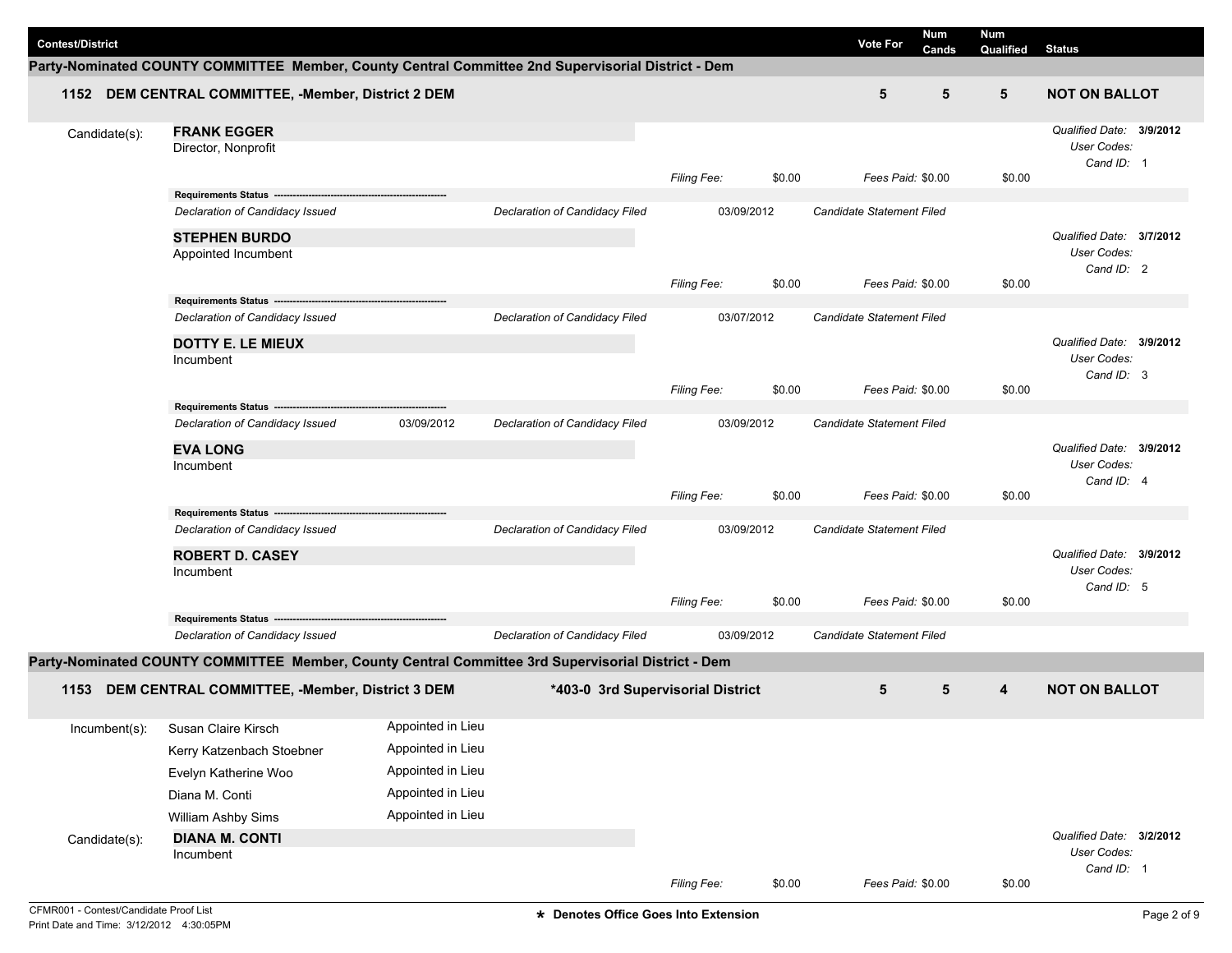| <b>Contest/District</b> |                                                                                                    |                   |                                   |                    |            | <b>Vote For</b>                  | Num<br>Cands | <b>Num</b><br>Qualified | <b>Status</b>                           |  |
|-------------------------|----------------------------------------------------------------------------------------------------|-------------------|-----------------------------------|--------------------|------------|----------------------------------|--------------|-------------------------|-----------------------------------------|--|
|                         | Party-Nominated COUNTY COMMITTEE Member, County Central Committee 3rd Supervisorial District - Dem |                   |                                   |                    |            |                                  |              |                         |                                         |  |
| 1153                    | DEM CENTRAL COMMITTEE, -Member, District 3 DEM                                                     |                   |                                   |                    |            | 5                                | 5            | 4                       | <b>NOT ON BALLOT</b>                    |  |
|                         | Requirements Status --------------                                                                 |                   |                                   |                    |            |                                  |              |                         |                                         |  |
|                         | Declaration of Candidacy Issued                                                                    |                   | Declaration of Candidacy Filed    |                    | 03/02/2012 | <b>Candidate Statement Filed</b> |              |                         |                                         |  |
|                         | <b>BILL SIMS</b>                                                                                   |                   |                                   |                    |            |                                  |              |                         | Qualified Date: 3/9/2012                |  |
|                         | Incumbent                                                                                          |                   |                                   |                    |            |                                  |              |                         | User Codes:                             |  |
|                         |                                                                                                    |                   |                                   |                    |            |                                  |              |                         | Cand ID: 2                              |  |
|                         | Requirements Status ---------------------------------                                              |                   |                                   | Filing Fee:        | \$0.00     | Fees Paid: \$0.00                |              | \$0.00                  |                                         |  |
|                         | Declaration of Candidacy Issued                                                                    |                   | Declaration of Candidacy Filed    |                    | 03/09/2012 | Candidate Statement Filed        |              |                         |                                         |  |
|                         |                                                                                                    |                   |                                   |                    |            |                                  |              |                         | Qualified Date: 3/2/2012                |  |
|                         | <b>EVELYN WOO</b><br>Incumbent                                                                     |                   |                                   |                    |            |                                  |              |                         | User Codes:                             |  |
|                         |                                                                                                    |                   |                                   |                    |            |                                  |              |                         | Cand ID: 3                              |  |
|                         |                                                                                                    |                   |                                   | <b>Filing Fee:</b> | \$0.00     | Fees Paid: \$0.00                |              | \$0.00                  |                                         |  |
|                         | Requirements Status ---<br>Declaration of Candidacy Issued                                         |                   | Declaration of Candidacy Filed    |                    | 03/02/2012 | Candidate Statement Filed        |              |                         |                                         |  |
|                         |                                                                                                    |                   |                                   |                    |            |                                  |              |                         |                                         |  |
|                         | <b>SUSAN KIRSCH</b>                                                                                |                   |                                   |                    |            |                                  |              |                         | Qualified Date: 3/9/2012<br>User Codes: |  |
|                         | Incumbent                                                                                          |                   |                                   |                    |            |                                  |              |                         | Cand ID: 4                              |  |
|                         |                                                                                                    |                   |                                   | Filing Fee:        | \$0.00     | Fees Paid: \$0.00                |              | \$0.00                  |                                         |  |
|                         | <b>Requirements Status -</b>                                                                       |                   |                                   |                    |            |                                  |              |                         |                                         |  |
|                         | Declaration of Candidacy Issued                                                                    |                   | Declaration of Candidacy Filed    |                    | 03/09/2012 | Candidate Statement Filed        |              |                         |                                         |  |
|                         | Party-Nominated COUNTY COMMITTEE Member, County Central Committee 4th Supervisorial District - Dem |                   |                                   |                    |            |                                  |              |                         |                                         |  |
| 1154                    | DEM CENTRAL COMMITTEE, -Member, District 4 DEM                                                     |                   | *404-0 4th Supervisorial District |                    |            | 4                                | 5            | $\overline{\mathbf{4}}$ | <b>NOT ON BALLOT</b>                    |  |
| Incumbent(s):           | Thomas E Pierce                                                                                    | Appointed in Lieu |                                   |                    |            |                                  |              |                         |                                         |  |
|                         | No office holder                                                                                   | Elected           |                                   |                    |            |                                  |              |                         |                                         |  |
|                         | Paul Andrew Apffel                                                                                 | Appointed in Lieu |                                   |                    |            |                                  |              |                         |                                         |  |
|                         | No office holder                                                                                   | Elected           |                                   |                    |            |                                  |              |                         |                                         |  |
| Candidate(s):           | <b>ANDREA DE LA FUENTE</b>                                                                         |                   |                                   |                    |            |                                  |              |                         | Qualified Date: 3/8/2012                |  |
|                         | Appointed Incumbent                                                                                |                   |                                   |                    |            |                                  |              |                         | User Codes:                             |  |
|                         |                                                                                                    |                   |                                   |                    |            |                                  |              |                         | Cand ID: 1                              |  |
|                         | Requirements Status ----                                                                           |                   |                                   | <b>Filing Fee:</b> | \$0.00     | Fees Paid: \$0.00                |              | \$0.00                  |                                         |  |
|                         | Declaration of Candidacy Issued                                                                    |                   | Declaration of Candidacy Filed    |                    | 03/08/2012 | Candidate Statement Filed        |              |                         |                                         |  |
|                         | <b>PETER TIERNAN</b>                                                                               |                   |                                   |                    |            |                                  |              |                         | Qualified Date: 3/8/2012                |  |
|                         | Labor Union Representative                                                                         |                   |                                   |                    |            |                                  |              |                         | User Codes:                             |  |
|                         |                                                                                                    |                   |                                   |                    |            |                                  |              |                         | Cand ID: 2                              |  |
|                         |                                                                                                    |                   |                                   | Filing Fee:        | \$0.00     | Fees Paid: \$0.00                |              | \$0.00                  |                                         |  |
|                         | Requirements Status -------------------------<br>Declaration of Candidacy Issued                   |                   | Declaration of Candidacy Filed    |                    | 03/08/2012 | Candidate Statement Filed        |              |                         |                                         |  |
|                         |                                                                                                    |                   |                                   |                    |            |                                  |              |                         |                                         |  |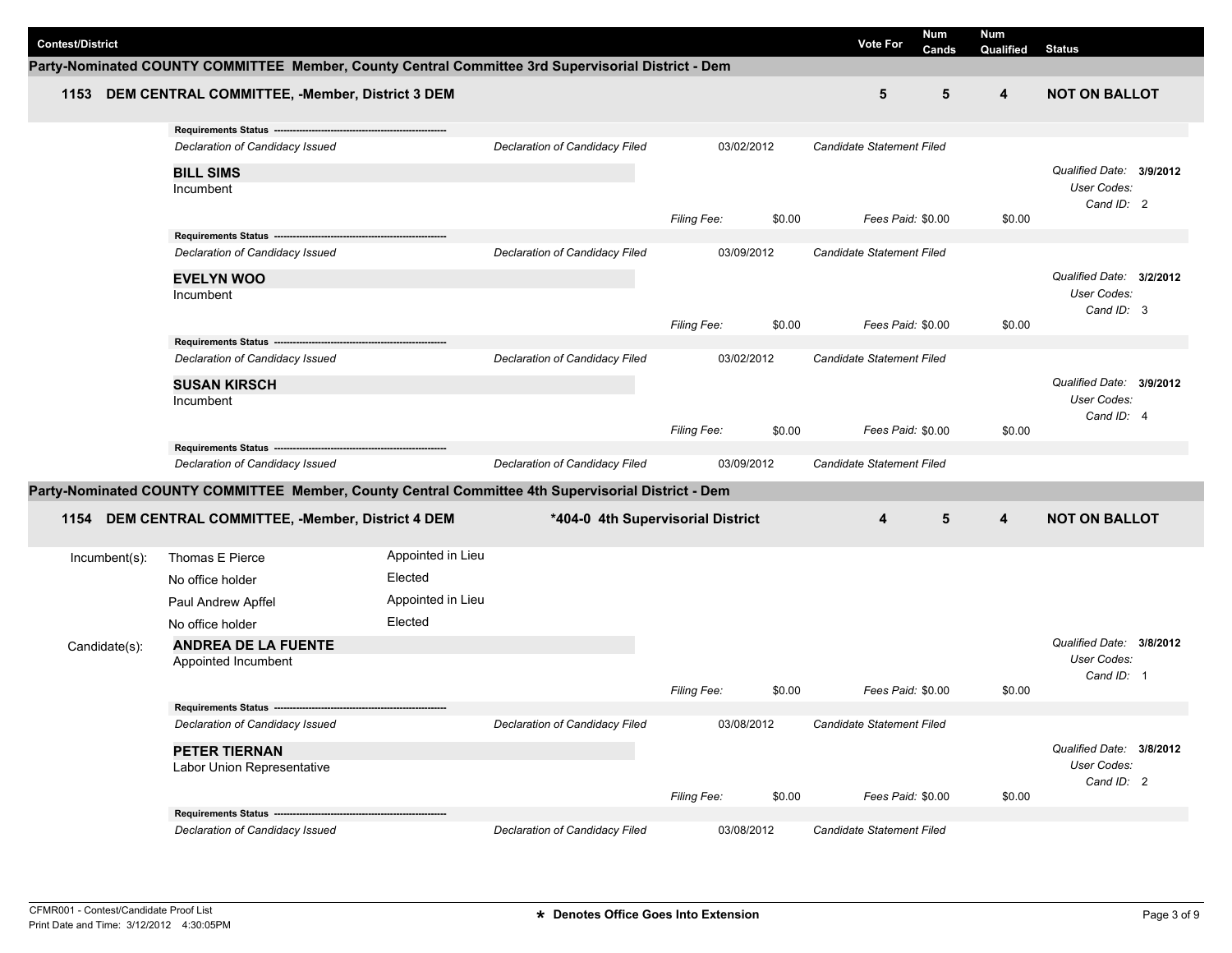| <b>Contest/District</b> |                                                                                                    |         |                                   |                    |        | Num<br><b>Vote For</b>    | Num       |                                                              |
|-------------------------|----------------------------------------------------------------------------------------------------|---------|-----------------------------------|--------------------|--------|---------------------------|-----------|--------------------------------------------------------------|
|                         | Party-Nominated COUNTY COMMITTEE Member, County Central Committee 4th Supervisorial District - Dem |         |                                   |                    |        | Cands                     | Qualified | <b>Status</b>                                                |
|                         | 1154 DEM CENTRAL COMMITTEE, -Member, District 4 DEM                                                |         |                                   |                    |        | 4                         | 5<br>4    | <b>NOT ON BALLOT</b>                                         |
|                         | <b>LEE LULL</b><br>Appointed Incumbent                                                             |         |                                   | Filing Fee:        | \$0.00 | Fees Paid: \$0.00         | \$0.00    | Qualified Date: 3/2/2012<br><b>User Codes:</b><br>Cand ID: 3 |
|                         | <b>Requirements Status</b>                                                                         |         |                                   |                    |        |                           |           |                                                              |
|                         | Declaration of Candidacy Issued                                                                    |         | Declaration of Candidacy Filed    | 03/02/2012         |        | Candidate Statement Filed |           |                                                              |
|                         | <b>PAUL APFFEL</b><br>Incumbent                                                                    |         |                                   | Filing Fee:        | \$0.00 | Fees Paid: \$0.00         | \$0.00    | Qualified Date: 3/8/2012<br>User Codes:<br>Cand ID: 4        |
|                         | Requirements Status --                                                                             |         |                                   |                    |        |                           |           |                                                              |
|                         | Declaration of Candidacy Issued                                                                    |         | Declaration of Candidacy Filed    | 03/08/2012         |        | Candidate Statement Filed |           |                                                              |
|                         | Party-Nominated COUNTY COMMITTEE Member, County Central Committee 5th Supervisorial District - Dem |         |                                   |                    |        |                           |           |                                                              |
|                         | 1155 DEM CENTRAL COMMITTEE, -Member, District 5 DEM                                                |         | *405-0 5th Supervisorial District |                    |        | 4                         | 4<br>4    | <b>NOT ON BALLOT</b>                                         |
| Incumbent(s):           | Leon Floyd Calkins                                                                                 | Elected |                                   |                    |        |                           |           |                                                              |
|                         | Suzanne Seear Brown Crow                                                                           | Elected |                                   |                    |        |                           |           |                                                              |
|                         | Barbara L Matas                                                                                    | Elected |                                   |                    |        |                           |           |                                                              |
|                         | Peter Jay Tiernan                                                                                  | Elected |                                   |                    |        |                           |           |                                                              |
| Candidate(s):           | <b>BARBARA MATAS</b><br>Incumbent                                                                  |         |                                   |                    |        |                           |           | Qualified Date: 3/9/2012<br><b>User Codes:</b><br>Cand ID: 1 |
|                         |                                                                                                    |         |                                   | <b>Filing Fee:</b> | \$0.00 | Fees Paid: \$0.00         | \$0.00    |                                                              |
|                         | Requirements Status --                                                                             |         |                                   |                    |        |                           |           |                                                              |
|                         | Declaration of Candidacy Issued                                                                    |         | Declaration of Candidacy Filed    |                    |        | Candidate Statement Filed |           |                                                              |
|                         | <b>PATRICIA "Patti" RAVITZ</b><br><b>Licensed Family Therapist</b>                                 |         |                                   |                    |        |                           |           | Qualified Date: 3/8/2012<br><b>User Codes:</b><br>Cand ID: 2 |
|                         | Requirements Status ----                                                                           |         |                                   | Filing Fee:        | \$0.00 | Fees Paid: \$0.00         | \$0.00    |                                                              |
|                         | Declaration of Candidacy Issued                                                                    |         | Declaration of Candidacy Filed    | 03/08/2012         |        | Candidate Statement Filed |           |                                                              |
|                         | <b>RICK FRAITES</b><br>Administrative Assistant                                                    |         |                                   |                    |        |                           |           | Qualified Date: 3/9/2012<br>User Codes:<br>Cand ID: 3        |
|                         |                                                                                                    |         |                                   | Filing Fee:        | \$0.00 | Fees Paid: \$0.00         | \$0.00    |                                                              |
|                         | Requirements Status ------<br>Declaration of Candidacy Issued                                      |         | Declaration of Candidacy Filed    | 03/09/2012         |        | Candidate Statement Filed |           |                                                              |
|                         |                                                                                                    |         |                                   |                    |        |                           |           |                                                              |
|                         | <b>SUZANNE BROWN CROW</b><br>Incumbent                                                             |         |                                   |                    |        |                           |           | Qualified Date: 3/9/2012<br>User Codes:                      |
|                         |                                                                                                    |         |                                   |                    |        |                           |           | Cand ID: 4                                                   |
|                         |                                                                                                    |         |                                   | Filing Fee:        | \$0.00 | Fees Paid: \$0.00         | \$0.00    |                                                              |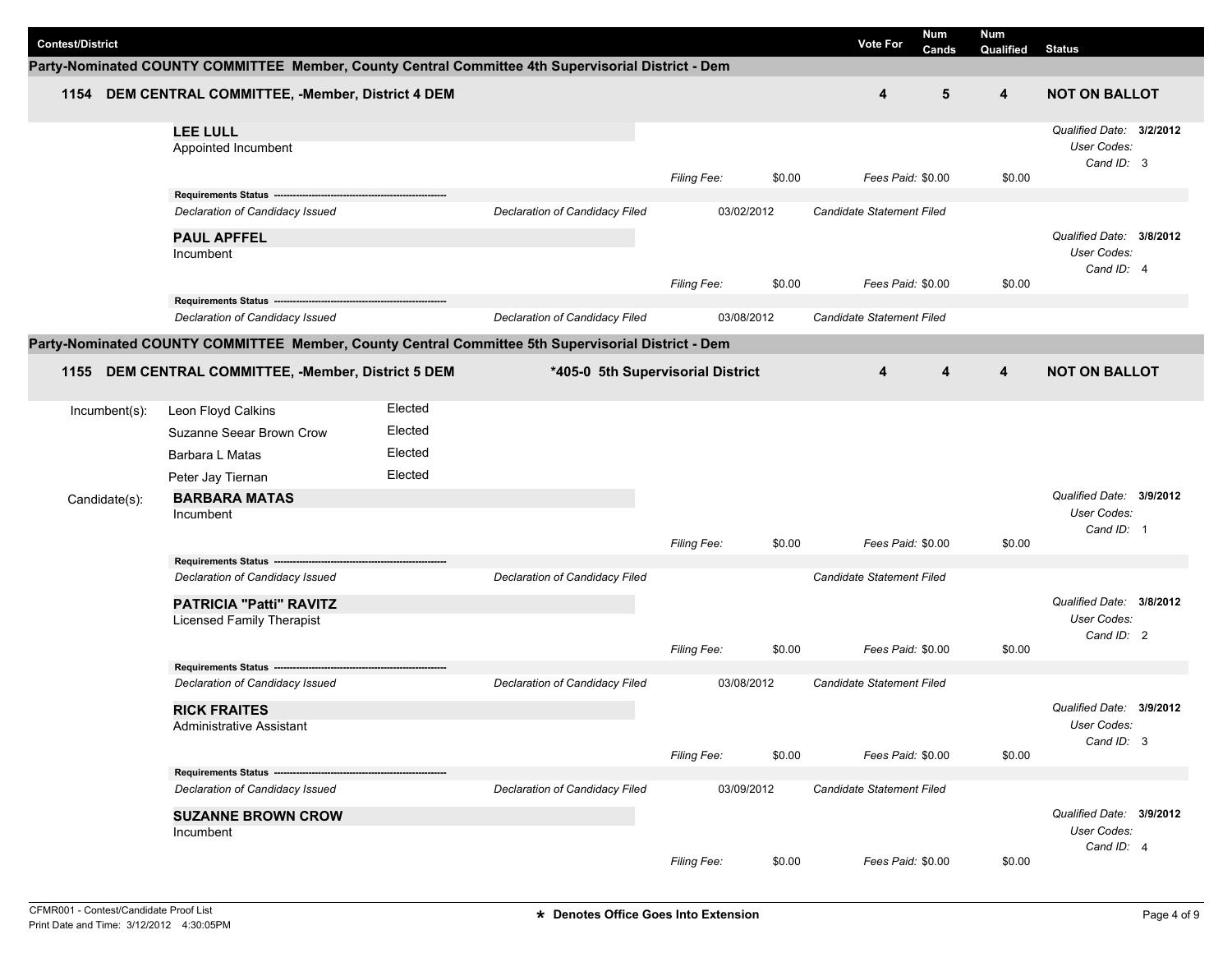| <b>Contest/District</b> |                                                                                                                                                                        |                                                                           |                                                                                                    |                       | <b>Vote For</b>           | Num<br>Cands | Num<br>Qualified | <b>Status</b>                          |
|-------------------------|------------------------------------------------------------------------------------------------------------------------------------------------------------------------|---------------------------------------------------------------------------|----------------------------------------------------------------------------------------------------|-----------------------|---------------------------|--------------|------------------|----------------------------------------|
|                         |                                                                                                                                                                        |                                                                           | Party-Nominated COUNTY COMMITTEE Member, County Central Committee 5th Supervisorial District - Dem |                       |                           |              |                  |                                        |
|                         | 1155 DEM CENTRAL COMMITTEE, -Member, District 5 DEM                                                                                                                    |                                                                           |                                                                                                    |                       | 4                         | 4            | 4                | <b>NOT ON BALLOT</b>                   |
|                         | Declaration of Candidacy Issued                                                                                                                                        |                                                                           | Declaration of Candidacy Filed                                                                     | 03/09/2012            | Candidate Statement Filed |              |                  |                                        |
|                         | Party-Nominated COUNTY COMMITTEE Member Of Green Party County Council, Marin County                                                                                    |                                                                           |                                                                                                    |                       |                           |              |                  |                                        |
|                         | 1200 GRN COUNTY COUNCIL, -Member GRN                                                                                                                                   |                                                                           | *0-0 County Of Marin                                                                               |                       | $\overline{7}$            | $\mathbf 0$  | $\mathbf 0$      | <b>NOT ON BALLOT</b>                   |
| Incumbent(s):           | Pamela J Hartwell-Herrero<br>Nancy Lopez Mancias<br><b>Holly Watkins Dines</b><br>Lawrence Bragman<br>Marnie Rose Glickman<br>Gary Mark Ruskin<br>Lewis E Tremaine III | Elected<br>Elected<br>Elected<br>Elected<br>Elected<br>Elected<br>Elected |                                                                                                    |                       |                           |              |                  |                                        |
|                         |                                                                                                                                                                        |                                                                           | Party-Nominated COUNTY COMMITTEE Member Of Libertarian Party Central Committees, Marin County      |                       |                           |              |                  |                                        |
| 1250                    | LIB CENTRAL COMMITTEE, -Member LIB                                                                                                                                     |                                                                           | *0-0 County Of Marin                                                                               |                       | $\overline{7}$            | $\mathbf 0$  | $\mathbf 0$      | <b>NOT ON BALLOT</b>                   |
| Incumbent(s):           |                                                                                                                                                                        |                                                                           |                                                                                                    |                       |                           |              |                  |                                        |
|                         |                                                                                                                                                                        |                                                                           | Party-Nominated COUNTY COMMITTEE Member Of Natural Law Party Central Committees, Marin County      |                       |                           |              |                  |                                        |
|                         | 1300 NL CENTRAL COMMITTEE, -Member                                                                                                                                     |                                                                           | *0-0 County Of Marin                                                                               |                       | $\overline{7}$            | $\mathbf{0}$ | $\mathbf 0$      | <b>NOT ON BALLOT</b>                   |
| Incumbent(s):           |                                                                                                                                                                        |                                                                           |                                                                                                    |                       |                           |              |                  |                                        |
|                         |                                                                                                                                                                        |                                                                           | Party-Nominated COUNTY COMMITTEE Member of Peace &Freedom Party Central Committees, Marin County   |                       |                           |              |                  |                                        |
|                         | 1350 PF CENTRAL COMMITTEE, -Member PF                                                                                                                                  |                                                                           | *0-0 County Of Marin                                                                               |                       | $\overline{7}$            | 4            | 4                | <b>NOT ON BALLOT</b>                   |
| Incumbent(s):           | David Wark Reichard<br>Roger D Harris                                                                                                                                  | Elected<br>Elected                                                        |                                                                                                    |                       |                           |              |                  |                                        |
| Candidate(s):           | Robert John Richard<br>Cat Woods<br>Meryl Sundove<br><b>CAT WOODS</b><br>Writer/Editor                                                                                 | Elected<br>Elected<br>Elected                                             |                                                                                                    |                       |                           |              |                  | User Codes:                            |
|                         | Requirements Status ---                                                                                                                                                |                                                                           |                                                                                                    | \$0.00<br>Filing Fee: | Fees Paid: \$0.00         |              | \$0.00           | Qualified Date: 3/8/2012<br>Cand ID: 1 |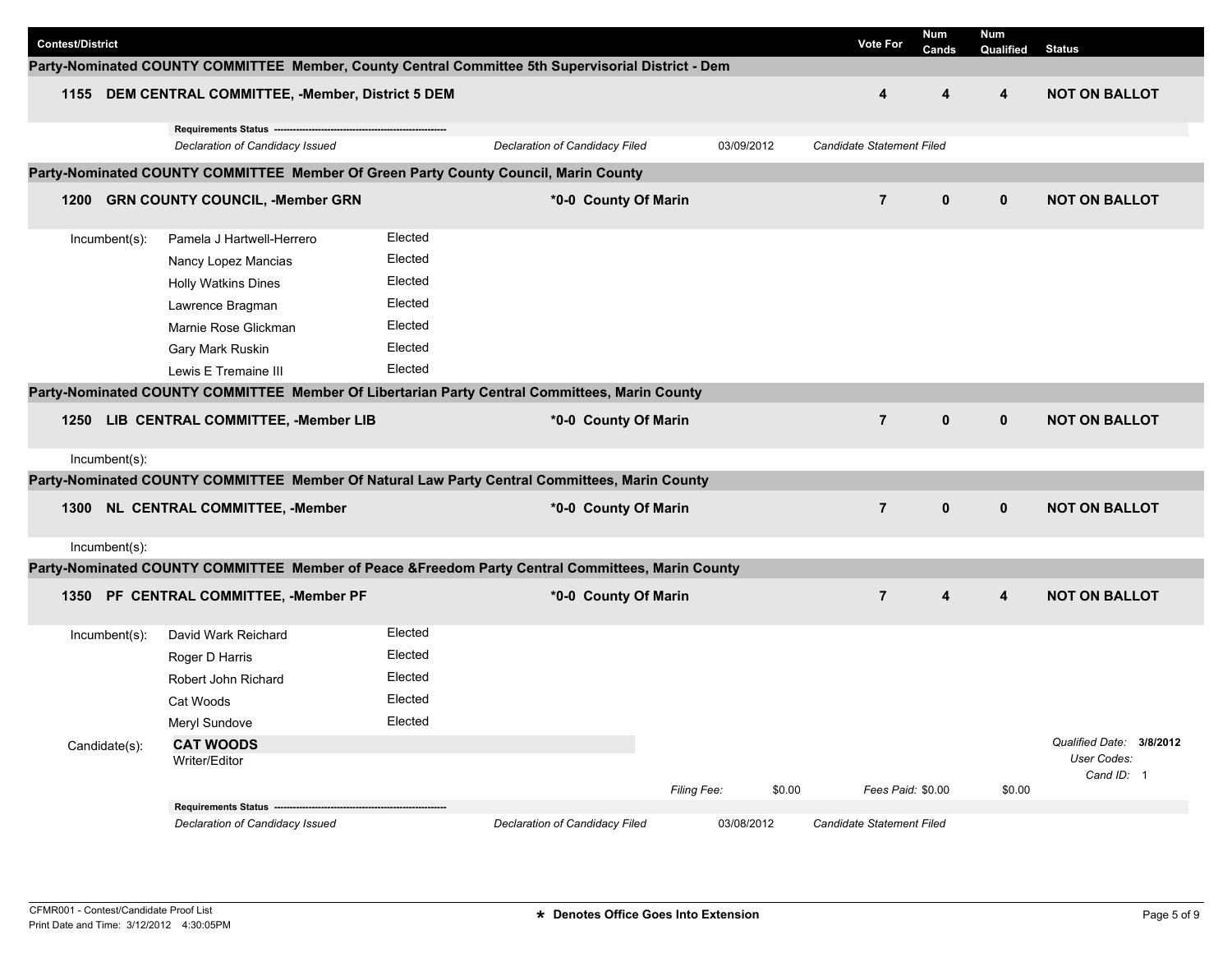| <b>Contest/District</b> |                                                                                                    |                   |                                   |                    |        | <b>Vote For</b>                  | <b>Num</b><br>Cands | Num<br>Qualified | <b>Status</b>                           |
|-------------------------|----------------------------------------------------------------------------------------------------|-------------------|-----------------------------------|--------------------|--------|----------------------------------|---------------------|------------------|-----------------------------------------|
|                         | Party-Nominated COUNTY COMMITTEE Member of Peace &Freedom Party Central Committees, Marin County   |                   |                                   |                    |        |                                  |                     |                  |                                         |
| 1350                    | PF CENTRAL COMMITTEE, -Member PF                                                                   |                   |                                   |                    |        | $\overline{7}$                   | 4                   | 4                | <b>NOT ON BALLOT</b>                    |
|                         | <b>BOB RICHARD</b>                                                                                 |                   |                                   |                    |        |                                  |                     |                  | Qualified Date: 3/8/2012<br>User Codes: |
|                         | Ballot designation not submitted                                                                   |                   |                                   | <b>Filing Fee:</b> | \$0.00 | Fees Paid: \$0.00                |                     | \$0.00           | Cand ID: 2                              |
|                         | Requirements Status --                                                                             |                   |                                   |                    |        |                                  |                     |                  |                                         |
|                         | Declaration of Candidacy Issued                                                                    |                   | Declaration of Candidacy Filed    | 03/08/2012         |        | Candidate Statement Filed        |                     |                  |                                         |
|                         | <b>MERYL SUNDOVE</b>                                                                               |                   |                                   |                    |        |                                  |                     |                  | Qualified Date: 3/8/2012                |
|                         | <b>Retired Teacher</b>                                                                             |                   |                                   |                    |        |                                  |                     |                  | User Codes:<br>Cand ID: 3               |
|                         |                                                                                                    |                   |                                   | <b>Filing Fee:</b> | \$0.00 | Fees Paid: \$0.00                |                     | \$0.00           |                                         |
|                         | Requirements Status ---                                                                            |                   |                                   |                    |        |                                  |                     |                  |                                         |
|                         | Declaration of Candidacy Issued                                                                    |                   | Declaration of Candidacy Filed    | 03/08/2012         |        | Candidate Statement Filed        |                     |                  |                                         |
|                         | <b>ROGER D. HARRIS</b>                                                                             |                   |                                   |                    |        |                                  |                     |                  | Qualified Date: 3/8/2012<br>User Codes: |
|                         | Certified Wildlife Biologist                                                                       |                   |                                   |                    |        |                                  |                     |                  | Cand ID: 4                              |
|                         |                                                                                                    |                   |                                   | Filing Fee:        | \$0.00 | Fees Paid: \$0.00                |                     | \$0.00           |                                         |
|                         | Requirements Status --<br>Declaration of Candidacy Issued                                          |                   | Declaration of Candidacy Filed    | 03/08/2012         |        | <b>Candidate Statement Filed</b> |                     |                  |                                         |
|                         | Party-Nominated COUNTY COMMITTEE Member, County Central Committee 3rd Supervisorial District - Rep |                   |                                   |                    |        |                                  |                     |                  |                                         |
|                         |                                                                                                    |                   |                                   |                    |        |                                  |                     |                  |                                         |
| 1403                    | REP CENTRAL COMMITTEE, -Member, District 3 REP                                                     |                   | *403-0 3rd Supervisorial District |                    |        | 5                                | $\mathbf{1}$        | $\mathbf 0$      | <b>NOT ON BALLOT</b>                    |
| $Incumbent(s)$ :        | Sue Anne Campbell                                                                                  | Appointed in Lieu |                                   |                    |        |                                  |                     |                  |                                         |
|                         | Stephanie Lea Witt                                                                                 | Appointed in Lieu |                                   |                    |        |                                  |                     |                  |                                         |
|                         | Thomas B Myskowski                                                                                 | Appointed in Lieu |                                   |                    |        |                                  |                     |                  |                                         |
|                         | Cynthia Batt                                                                                       | Appointed in Lieu |                                   |                    |        |                                  |                     |                  |                                         |
|                         | Carolyn F Patrick                                                                                  | Appointed in Lieu |                                   |                    |        |                                  |                     |                  |                                         |
|                         | Party-Nominated COUNTY COMMITTEE Member, County Central Committee 4th Supervisorial District - Rep |                   |                                   |                    |        |                                  |                     |                  |                                         |
| 1404                    | REP CENTRAL COMMITTEE, -Member, District 4 REP                                                     |                   | *404-0 4th Supervisorial District |                    |        | 3                                | $\overline{2}$      | $\overline{2}$   | <b>NOT ON BALLOT</b>                    |
| Incumbent(s):           | <b>Michael Hartnett</b>                                                                            | Elected           |                                   |                    |        |                                  |                     |                  |                                         |
|                         | Catherine P Bragg                                                                                  | Elected           |                                   |                    |        |                                  |                     |                  |                                         |
|                         | Robert Marshall Figari                                                                             | Elected           |                                   |                    |        |                                  |                     |                  |                                         |
| Candidate(s):           | <b>ROLAND D. UNDERHILL</b>                                                                         |                   |                                   |                    |        |                                  |                     |                  | Qualified Date: 3/9/2012                |
|                         | Incumbent                                                                                          |                   |                                   |                    |        |                                  |                     |                  | User Codes:<br>Cand ID: 1               |
|                         |                                                                                                    |                   |                                   | Filing Fee:        | \$0.00 | Fees Paid: \$0.00                |                     | \$0.00           |                                         |
|                         | Requirements Status ---------------                                                                |                   |                                   |                    |        |                                  |                     |                  |                                         |
|                         | Declaration of Candidacy Issued                                                                    |                   | Declaration of Candidacy Filed    | 03/09/2012         |        | Candidate Statement Filed        |                     |                  |                                         |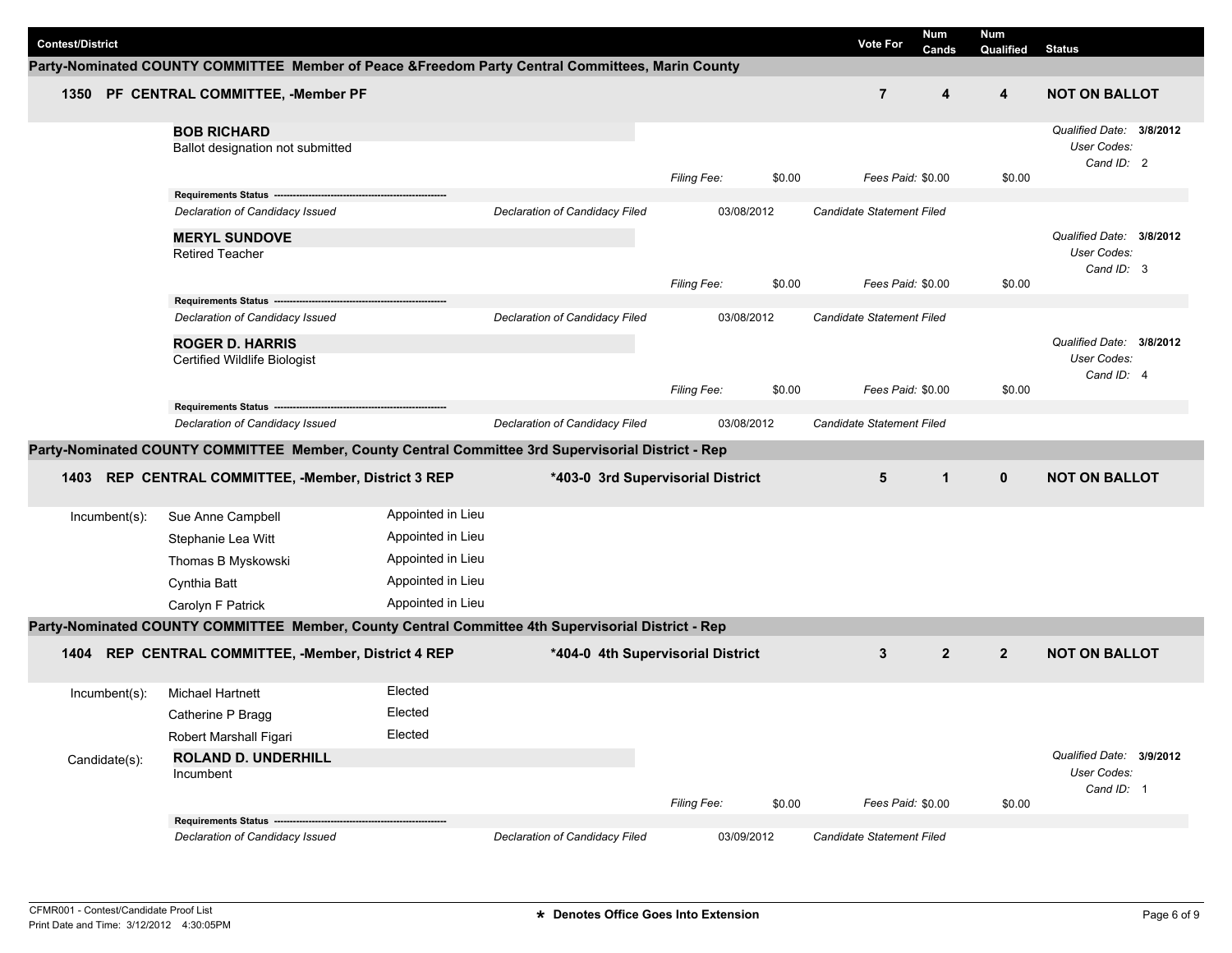| <b>Contest/District</b> |                                                                                                    |         |                                   |                    |        | <b>Vote For</b>                  | Num<br>Cands | Num<br>Qualified | <b>Status</b>                                         |  |
|-------------------------|----------------------------------------------------------------------------------------------------|---------|-----------------------------------|--------------------|--------|----------------------------------|--------------|------------------|-------------------------------------------------------|--|
|                         | Party-Nominated COUNTY COMMITTEE Member, County Central Committee 4th Supervisorial District - Rep |         |                                   |                    |        |                                  |              |                  |                                                       |  |
|                         | 1404 REP CENTRAL COMMITTEE, -Member, District 4 REP                                                |         |                                   |                    |        | 3                                | $\mathbf{2}$ | $\overline{2}$   | <b>NOT ON BALLOT</b>                                  |  |
|                         | <b>CATHERINE BRAGG</b><br><b>Small Business Owner</b>                                              |         |                                   |                    |        |                                  |              |                  | Qualified Date: 3/9/2012<br>User Codes:<br>Cand ID: 2 |  |
|                         |                                                                                                    |         |                                   | <b>Filing Fee:</b> | \$0.00 | Fees Paid: \$0.00                |              | \$0.00           |                                                       |  |
|                         | Declaration of Candidacy Issued                                                                    |         | Declaration of Candidacy Filed    | 03/09/2012         |        | Candidate Statement Filed        |              |                  |                                                       |  |
|                         | Party-Nominated COUNTY COMMITTEE Member, County Central Committee 5th Supervisorial District - Rep |         |                                   |                    |        |                                  |              |                  |                                                       |  |
|                         | 1405 REP CENTRAL COMMITTEE, -Member, District 5 REP                                                |         | *405-0 5th Supervisorial District |                    |        | 5                                | 4            | 4                | <b>NOT ON BALLOT</b>                                  |  |
| Incumbent(s):           | Paul Kevin Herrerias                                                                               | Elected |                                   |                    |        |                                  |              |                  |                                                       |  |
|                         | Frank A Tallarida                                                                                  | Elected |                                   |                    |        |                                  |              |                  |                                                       |  |
|                         | <b>Roland Denton Underhill</b>                                                                     | Elected |                                   |                    |        |                                  |              |                  |                                                       |  |
|                         | Victor Manuel Aguila                                                                               | Elected |                                   |                    |        |                                  |              |                  |                                                       |  |
|                         | Susan Gordon Miller                                                                                | Elected |                                   |                    |        |                                  |              |                  |                                                       |  |
| Candidate(s):           | <b>DONNA PFEIFF</b>                                                                                |         |                                   |                    |        |                                  |              |                  | Qualified Date: 3/5/2012                              |  |
|                         | Ballot designation not submitted                                                                   |         |                                   |                    |        |                                  |              |                  | User Codes:                                           |  |
|                         |                                                                                                    |         |                                   | <b>Filing Fee:</b> | \$0.00 | Fees Paid: \$0.00                |              | \$0.00           | Cand ID: 1                                            |  |
|                         | Requirements Status --                                                                             |         |                                   |                    |        |                                  |              |                  |                                                       |  |
|                         | Declaration of Candidacy Issued                                                                    |         | Declaration of Candidacy Filed    | 03/05/2012         |        | <b>Candidate Statement Filed</b> |              |                  |                                                       |  |
|                         | <b>FRANK TALLARIDA</b>                                                                             |         |                                   |                    |        |                                  |              |                  | Qualified Date: 3/9/2012                              |  |
|                         | Incumbent                                                                                          |         |                                   |                    |        |                                  |              |                  | User Codes:<br>Cand ID: 2                             |  |
|                         |                                                                                                    |         |                                   | <b>Filing Fee:</b> | \$0.00 | Fees Paid: \$0.00                |              | \$0.00           |                                                       |  |
|                         | Requirements Status --                                                                             |         |                                   | 03/09/2012         |        | Candidate Statement Filed        |              |                  |                                                       |  |
|                         | Declaration of Candidacy Issued                                                                    |         | Declaration of Candidacy Filed    |                    |        |                                  |              |                  |                                                       |  |
|                         | <b>CECILE HAWKINS</b><br>Incumbent                                                                 |         |                                   |                    |        |                                  |              |                  | Qualified Date: 3/9/2012<br>User Codes:               |  |
|                         |                                                                                                    |         |                                   |                    |        |                                  |              |                  | Cand ID: 3                                            |  |
|                         |                                                                                                    |         |                                   | <b>Filing Fee:</b> | \$0.00 | Fees Paid: \$0.00                |              | \$0.00           |                                                       |  |
|                         | <b>Requirements Status</b><br>Declaration of Candidacy Issued                                      |         | Declaration of Candidacy Filed    | 03/09/2012         |        | <b>Candidate Statement Filed</b> |              |                  |                                                       |  |
|                         | <b>VICTOR AGUILA</b>                                                                               |         |                                   |                    |        |                                  |              |                  | Qualified Date: 3/9/2012                              |  |
|                         | Incumbent                                                                                          |         |                                   |                    |        |                                  |              |                  | User Codes:                                           |  |
|                         |                                                                                                    |         |                                   | Filing Fee:        | \$0.00 | Fees Paid: \$0.00                |              | \$0.00           | Cand ID: 4                                            |  |
|                         | Requirements Status ---------------------                                                          |         |                                   |                    |        |                                  |              |                  |                                                       |  |
|                         | Declaration of Candidacy Issued                                                                    |         | Declaration of Candidacy Filed    |                    |        | Candidate Statement Filed        |              |                  |                                                       |  |
|                         | Non-Partisan JUDICIAL Judge of the Superior Court, Office No. 1                                    |         |                                   |                    |        |                                  |              |                  |                                                       |  |
|                         | 2611 SUPERIOR COURT JUDGE                                                                          |         | *0-0 County Of Marin              |                    |        | $\mathbf 1$                      | $\mathbf{1}$ | $\mathbf{1}$     | <b>NOT ON BALLOT</b>                                  |  |
|                         |                                                                                                    |         |                                   |                    |        |                                  |              |                  |                                                       |  |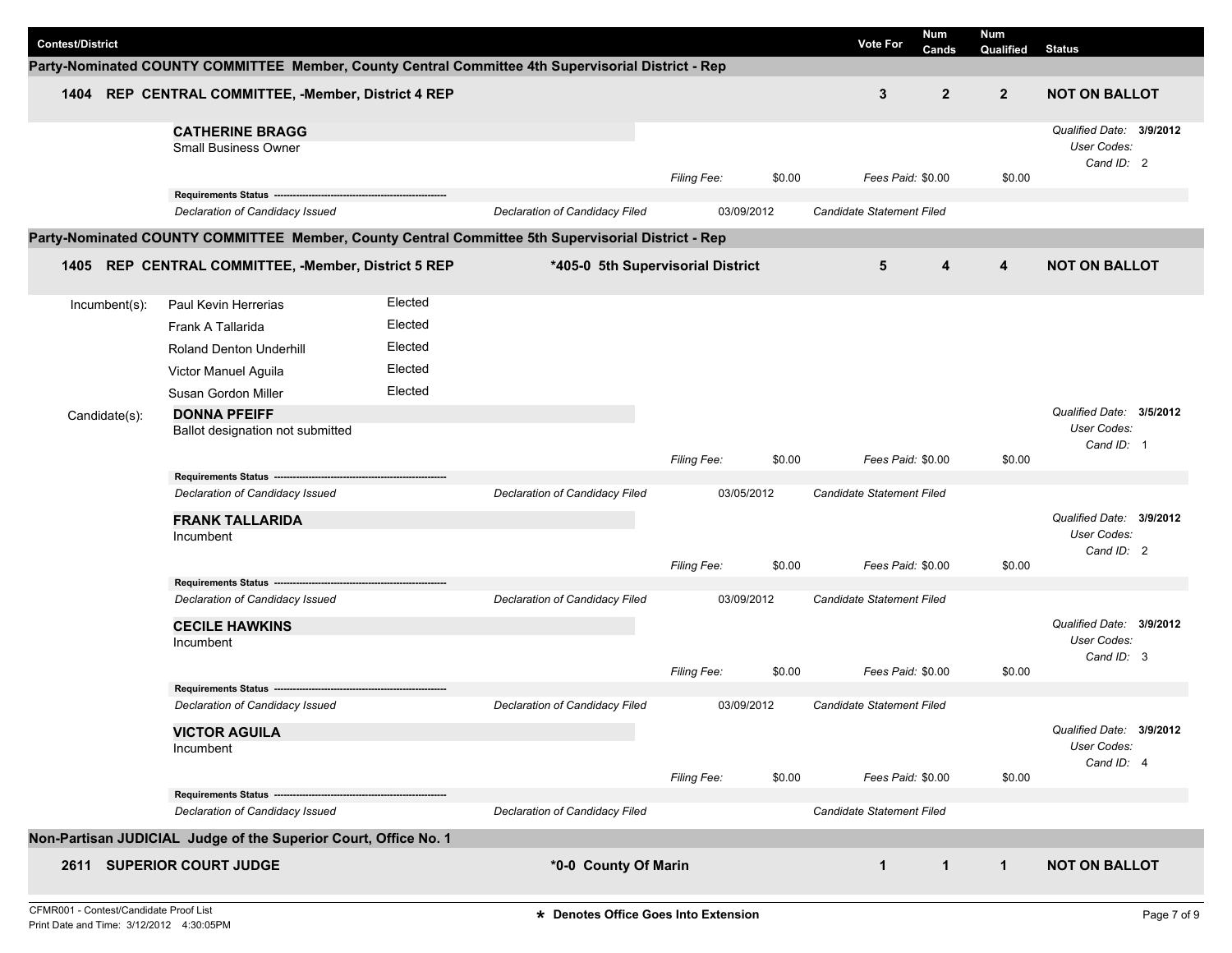| <b>Contest/District</b>        | Non-Partisan JUDICIAL Judge of the Superior Court, Office No. 1                                                            |                                            |                                              |                    |            | <b>Vote For</b>           | <b>Num</b><br>Cands   | Num<br>Qualified | <b>Status</b>                                                 |
|--------------------------------|----------------------------------------------------------------------------------------------------------------------------|--------------------------------------------|----------------------------------------------|--------------------|------------|---------------------------|-----------------------|------------------|---------------------------------------------------------------|
|                                | 2611 SUPERIOR COURT JUDGE                                                                                                  |                                            | *0-0 County Of Marin                         |                    |            | $\mathbf{1}$              | $\mathbf 1$           | $\mathbf{1}$     | <b>NOT ON BALLOT</b>                                          |
| Incumbent(s):<br>Candidate(s): | Kelly V Simmons<br><b>KELLY SIMMONS</b><br>Incumbent                                                                       | Elected                                    |                                              | <b>Filing Fee:</b> | \$1,787.89 |                           | Fees Paid: \$1,787.89 | \$0.00           | Qualified Date: 2/14/2012<br><b>User Codes:</b><br>Cand ID: 1 |
|                                | <b>Requirements Status</b><br>Declaration of Candidacy Issued                                                              | 02/14/2012                                 | Declaration of Candidacy Filed               |                    | 02/14/2012 | Candidate Statement Filed |                       |                  |                                                               |
|                                | Non-Partisan JUDICIAL Judge of the Superior Court, Office No. 2                                                            |                                            |                                              |                    |            |                           |                       |                  |                                                               |
|                                | 2612 SUPERIOR COURT JUDGE                                                                                                  |                                            | *0-0 County Of Marin                         |                    |            | $\mathbf{1}$              | $\mathbf{1}$          | $\mathbf{1}$     | <b>NOT ON BALLOT</b>                                          |
| Incumbent(s):                  | Lynn Duryee                                                                                                                | Elected                                    |                                              |                    |            |                           |                       |                  |                                                               |
| Candidate(s):                  | <b>LYNN DURYEE</b><br>Incumbent                                                                                            |                                            |                                              |                    |            |                           |                       |                  | Qualified Date: 2/14/2012<br><b>User Codes:</b><br>Cand ID: 1 |
|                                |                                                                                                                            |                                            |                                              | Filing Fee:        | \$1,787.89 |                           | Fees Paid: \$1.787.89 | \$0.00           |                                                               |
|                                | Requirements Status --<br>Declaration of Candidacy Issued                                                                  | 02/14/2012                                 | Declaration of Candidacy Filed               |                    | 02/14/2012 | Candidate Statement Filed |                       |                  |                                                               |
|                                | Non-Partisan DISTRICT ALMONTE SANITARY DISTRICT Director                                                                   |                                            |                                              |                    |            |                           |                       |                  |                                                               |
|                                | 6041 ALMONTE SANITARY, DISTRICT-Director                                                                                   |                                            | <b>SA04-0 Almonte Sanitary District</b>      |                    |            | 3                         | 3                     | $\mathbf{3}$     | <b>NOT ON BALLOT</b>                                          |
| $Incumbent(s)$ :               | Lewis Dale Kious<br>Emily Jean Landin<br>Frank Shirado                                                                     | Elected<br>Appointed to Vacancy<br>Elected |                                              |                    |            |                           |                       |                  |                                                               |
| Candidate(s):                  | <b>LEW KIOUS</b><br>Incumbent                                                                                              |                                            |                                              |                    |            |                           |                       |                  | Qualified Date: 3/9/2012<br>User Codes:                       |
|                                |                                                                                                                            |                                            |                                              | Filing Fee:        | \$0.00     | Fees Paid: \$0.00         |                       | \$0.00           | Cand ID: 1                                                    |
|                                | <b>Requirements Status -</b><br>Declaration of Candidacy Issued<br><b>EMILY LANDIN</b><br>Ballot designation not submitted |                                            | 03/09/2012<br>Declaration of Candidacy Filed |                    |            | Candidate Statement Filed |                       |                  | Qualified Date: 3/2/2012<br>User Codes:                       |
|                                |                                                                                                                            |                                            |                                              | Filing Fee:        | \$0.00     | Fees Paid: \$0.00         |                       | \$0.00           | Cand ID: 2                                                    |
|                                | Requirements Status ----------------------<br>Declaration of Candidacy Issued                                              |                                            | Declaration of Candidacy Filed               |                    | 03/02/2012 | Candidate Statement Filed |                       |                  |                                                               |
|                                | <b>FRANK SHIRADO</b><br>Ballot designation not submitted                                                                   |                                            |                                              | <b>Filing Fee:</b> | \$0.00     | Fees Paid: \$0.00         |                       | \$0.00           | Qualified Date: 3/1/2012<br>User Codes:<br>Cand ID: 3         |
|                                | Requirements Status -----------------------                                                                                |                                            |                                              |                    |            |                           |                       |                  |                                                               |
|                                | Declaration of Candidacy Issued                                                                                            |                                            | Declaration of Candidacy Filed               |                    | 03/01/2012 | Candidate Statement Filed |                       |                  |                                                               |